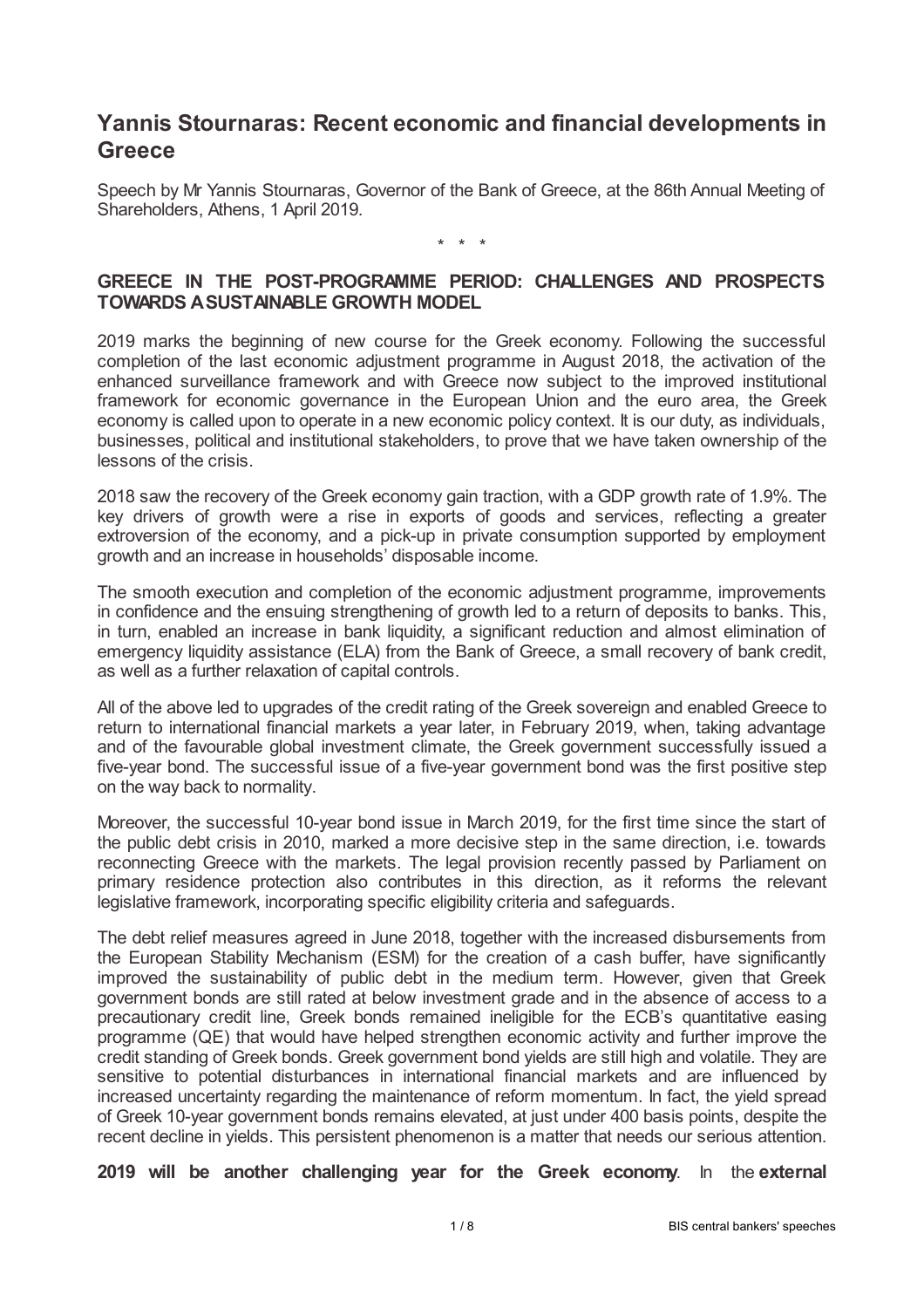**environment**, the slowdown of world trade amid rising protectionism could dampen export growth.

On the **domestic front**, increased uncertainty about the continuation of reforms coupled with credit constraints are weighing on investment. High taxation in recent years has taken a toll on the growth dynamics of the economy, the competitiveness of Greek enterprises and confidence, and has caused tax fatigue leading to a contraction of the tax base and an exhaustion of the taxpaying capacity.

In 2019, the growth momentum of the Greek economy is expected to continue at the same pace as in 2018, despite a further slowdown of growth rates worldwide and, especially, in the euro area. However, this forecast is conditional upon the resolute pursuit of structural reforms, the implementation of the privatisation programme without delays and the strengthening of productive investment. These conditions are essential to completing a successful transition to a sustainable and extroverted growth model.

More specifically, according to Bank of Greece forecasts, GDP at constant prices is expected to grow by 1.9% in 2019, driven mainly by exports and private consumption. However, in order to make up for the huge losses suffered by the Greek economy in terms of output and employment during the long period of recession, higher growth rates are needed.

The low level of investment, insufficient domestic savings, the high – albeit declining – stock of non-performing loans, the large loss of physical and human capital during the recession, as well as the apparently low expectations regarding medium-to-long term potential output growth as a result of adverse demographic trends and the sluggish adoption of new technologies in production processes, all weaken the growth dynamics. Meanwhile, the outlook for the economy still depends largely on foreign investor confidence and on foreign capital inflows.

Turning to the domestic environment, and the fiscal front in particular, the possible implementation of Council of State Plenum rulings that earlier pensions cuts and the abolition of pensioners' bonuses were unconstitutional, poses the greatest fiscal risk in the immediate future.

Furthermore, the fact that Greece is entering an electoral cycle increases the risk of a slowdown of the reform effort and of fiscal relaxation, compounding economic uncertainty. Thus, backtracking on agreed policies would undermine the significant progress achieved so far.

### **DEVELOPMENTS AND PROSPECTS OF THE GREEK ECONOMY IN 2019**

Actual GDP developments in 2018 and the outlook for 2019 indicate that the Greek economy is back on a track of positive growth. The challenge now is to preserve and reinforce the growth momentum so as to enable strong growth rates over a long period.

The reason for this is that growth has yet to gain sufficient traction, as reflected in a negative rate of change in investment, a negative household saving rate and a still high – albeit decreasing – rate of unemployment. The continued underexecution of the Public Investment Programme is also dampening growth.

The growth prospects for 2019 will, to a large extent, remain conditional on the course of the global economy and of the euro area economy in particular, as well as on the continuation of the reform effort.

Economic expansion in the euro area is projected to continue in 2019, but at a significantly more moderate pace (1.1%), as recent data point to a considerable weakening relative to the strong growth rates of previous years. In order to avert the risk of a further economic slowdown in the euro area and to ensure the continued sustained convergence of inflation to levels that are below, but close to, 2% over the medium term, the Governing Council of the European Central Bank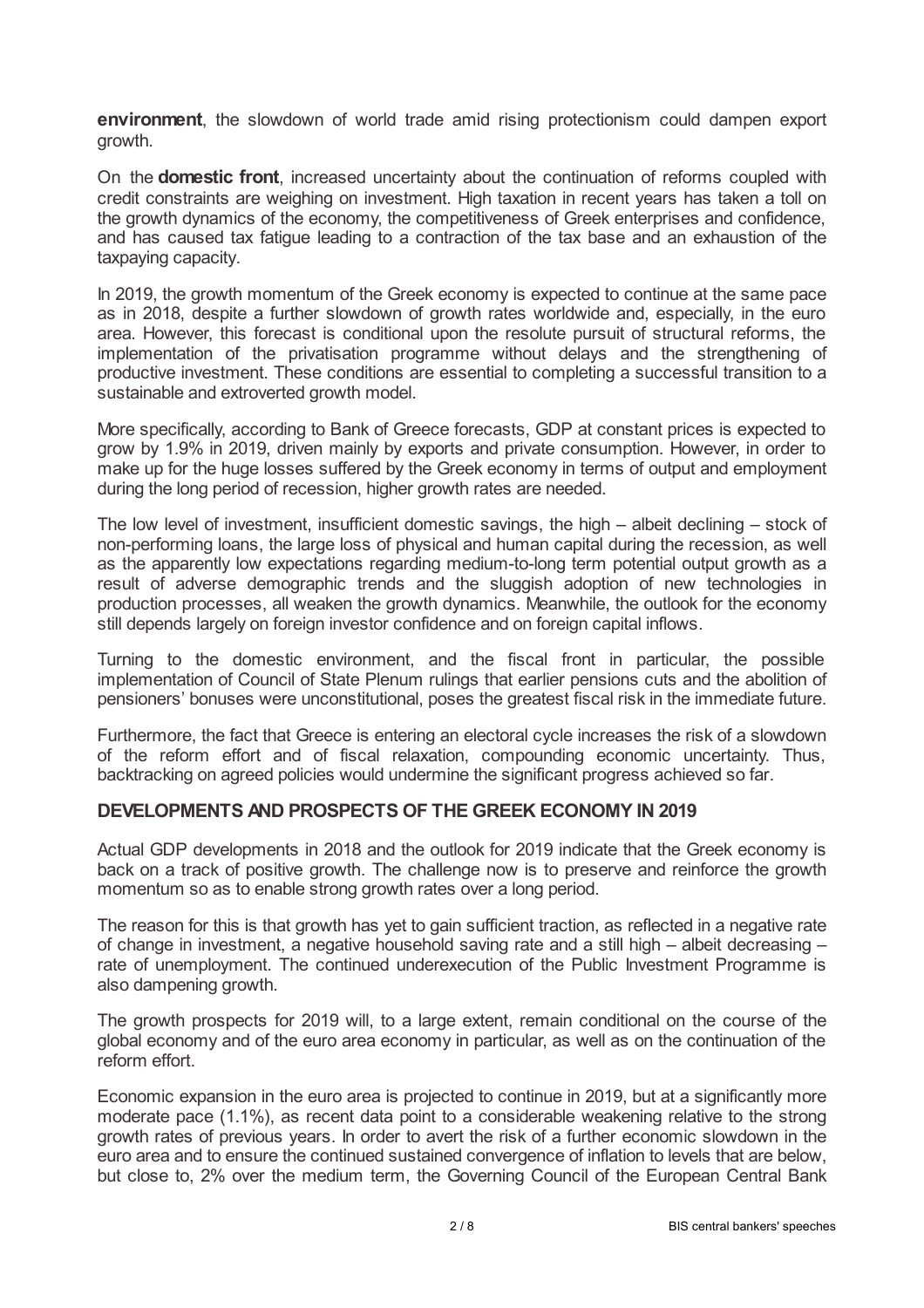(ECB) decided in March 2019 to maintain accommodative monetary policy by keeping the key ECB interest rates unchanged until the end of the year and by launching a new series of quarterly targeted longer-term refinancing operations (TLTRO-III) with a maturity of two years. This decision should improve financial conditions in Greece and support the growth effort. The ECB Governing Council additionally stressed, as it has been doing for some time now, that fiscal policy in euro area member states with adequate fiscal space should be supportive of economic growth.

The Greek economy in the current year is forecast to be driven mainly by export growth, albeit at a slower pace, and a rise in private consumption. Private consumption will be supported by the continued robust performance of the tourism sector, the ongoing recovery of the labour market and the improved disposable income of households, while investment will benefit mainly from a stabilisation of the real estate market.

HICP inflation fell to 0.8% in 2018, from 1.1% in 2017. The absence of significant further increases in indirect taxation during 2018, the sharp drop in international crude oil prices as from October 2018 and strong base effects were among the main factors behind weaker inflation developments. Looking forward, HICP inflation in 2019 is expected to fall to lower levels, as a result of low international crude oil prices, a slowdown in global activity and trade, as well as strong competition in the domestic retail food market.

## **FISCAL POLICY**

In 2017, for the third consecutive year, the general government primary balance exceeded the programme target. An overperformance is also expected for 2018, according both to the Introductory Report on the 2019 Budget and to Bank of Greece forecasts.

However, the Public Investment Programme was once again underexecuted in 2018. Moreover, considerable delays were observed in the clearance of general government arrears to suppliers, despite targeted disbursements under the loan agreement. These developments, which have been observed repeatedly in recent years, tighten credit supply constraints, thereby depriving the real economy of much-needed financing resources and weighing on long-term growth, as also pointed out by the European Commission in its Enhanced Surveillance Report.

For 2019, an expansionary fiscal package amounting to roughly 0.6% of GDP is envisaged, partly offset by a curtailment of 0.3% of GDP in Public Investment Programme expenditure.

More importantly, possible further fiscal expansion in the run-up to the elections could put public finances at risk.

## **THE BANKING SYSTEM**

Developments in the Greek banking system during 2018 were marked by an accelerating return of bank deposits, banks' improved liquidity situation and diversification of funding sources through access to the interbank market and away from emergency liquidity assistance (ELA) of the Bank of Greece, a small recovery of bank credit and the maintenance of capital adequacy ratios at satisfactory levels. However, bank profitability remained weak.

In early 2018, an EU-wide stress test exercise was conducted, including Greece's four systemic banks, in order to assess bank resilience to hypothetical shocks over the period 2018–2020. The stress test exercise identified no capital shortfall in any of the participating Greek banks.

#### Non-performing loans

The high stock of non-performing loans (NPLs) on banks' balance sheets remains the major challenge for Greek banks and a serious constraint on their lending capacity. Banks are using the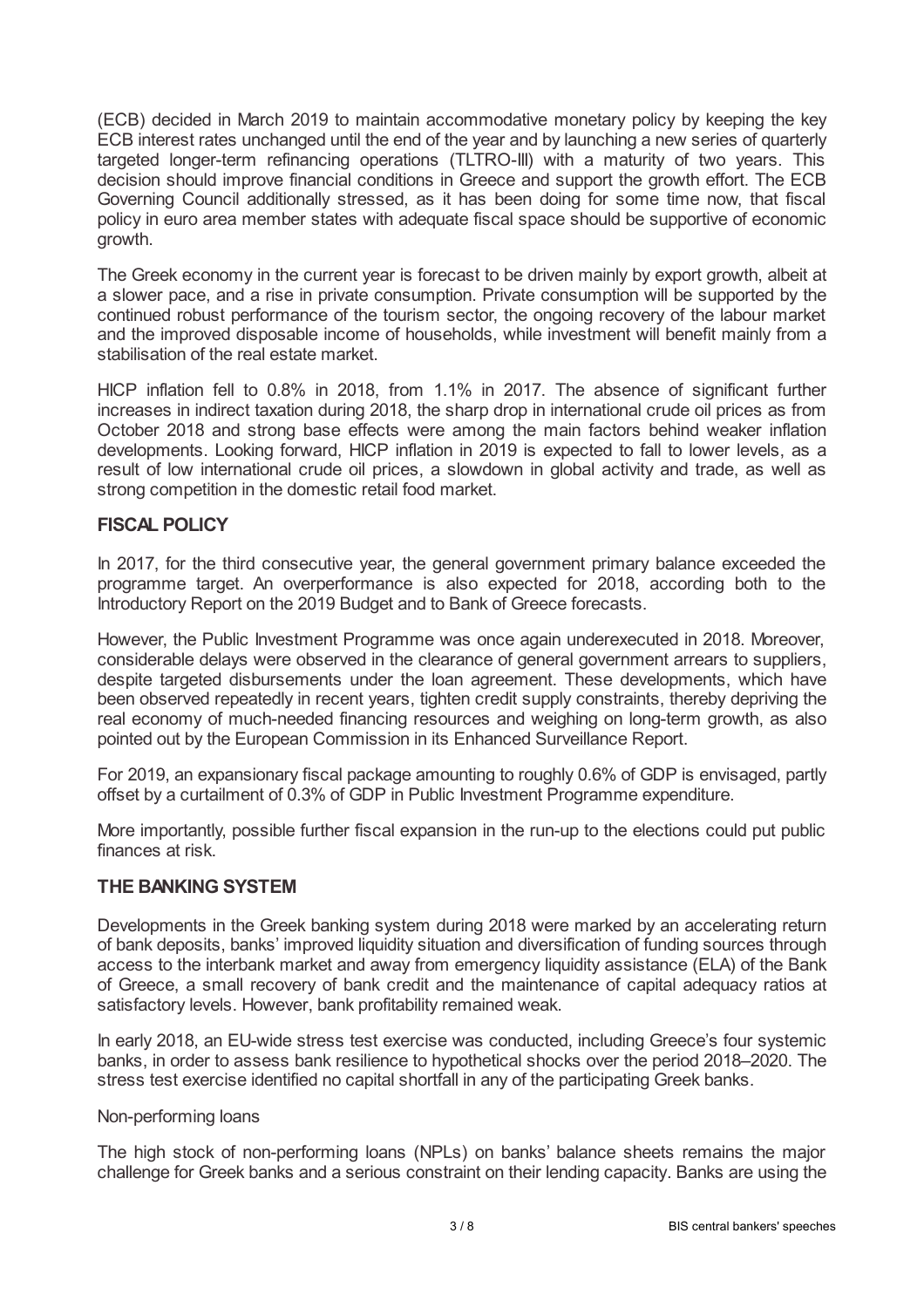options provided by the improved legal and regulatory framework, which has removed significant institutional and administrative impediments to NPL reduction. These important reforms have begun to bear fruit, as indicated by the reduction of the stock of NPLs to €81.8 billion at end-December 2018 (or 45.4% of total loans), down from a peak of €107.2 billion in March 2016. However, the NPL stock is still excessively high.

At the end of March 2019, Greek banks submitted to the ECB and the Bank of Greece their revised operational targets for NPL reduction, incorporating any recent changes in their strategies since September 2018 and any revised macroeconomic assumptions. According to the previous submission in September 2018, the banks aimed to reduce the aggregate stock of NPLs to €34.1 billion by end-2021, bringing the NPL ratio down to 21.2% of total loans. With the new submission, the Banks aim to reduce the NPL ratio even further, to slightly below 20%. Despite the significant reduction, this ratio is still roughly six times the EU28 average, meaning that the NPL reduction needs to be further accelerated.

The successful resolution of the NPL problem is one of the major challenges facing the Greek economy in its effort to achieve sustainable growth, given that bank lending is the main source of financing for non-financial corporations (NFCs), owing to their structure and size, and for households. Freeing the banks of the NPL burden would help reduce the financial risks and funding costs faced by banks, thereby improving their internal capital generation capacity on a sustainable basis and enabling them to resume their intermediation role. In addition, alleviating the NPL burden would strengthen banks' resilience and shock-absorbing capacity against potential future shocks; support operating profitability and put the conditions in place for a gradual increase in loan supply and a decrease in lending rates to enterprises and households, thereby enabling the smooth financing of the real economy.

The Greek authorities will soon need to decide on new, more systemic tools that would complement the banks' own efforts. The Bank of Greece has for quite some time now proposed a systemic solution, which provides for the transfer to Special Purpose Vehicles (SPVs) of a significant part of NPLs along with part of the deferred tax credits (DTCs) on banks' balance sheets. This solution has the advantage of addressing two very serious problems at the same time: NPLs and DTCs. The government and the Bank of Greece are working together towards the submission for approval of such systemic solutions by the competent European authorities and their ultimate adoption with a view to successfully tackling the NPL problem.

Furthermore, as mentioned previously, the new legislation on primary residence protection is a first step towards an overhaul of the personal insolvency framework in pursuit of a holistic solution to the problem. The implementation of the new framework, which incorporates specific eligibility criteria and safeguards, aims to protect the more vulnerable social groups, to avoid creating moral hazard at the expense of non-delinquent borrowers and to ensure that the impact on bank capital is manageable.

### **PRIVATE INSURANCE UNDERTAKINGS**

As a consequence of Solvency II, the Greek private insurance market matured further in 2018, with improvements in governance structures and human resources. Risk and solvency assessment capabilities were also improved, with a view to better capital and risk management and more effective protection of policy-holders. In 2018, insurers continued their efforts to reduce the long-term guarantees embedded in their products. In this context, the time horizon of coverages has been reduced, and the financial guarantees offered reflect more accurately the prevailing economic conditions. These practices have had a positive impact on the undertakings themselves, by enhancing their solvency position, and on policy-holders, by ensuring lower insurance costs and better quality of insurance products. Nevertheless, insurance undertakings must take care not to lose their long-term perspective.

In the life insurance sector, insurance undertakings are increasingly designing and providing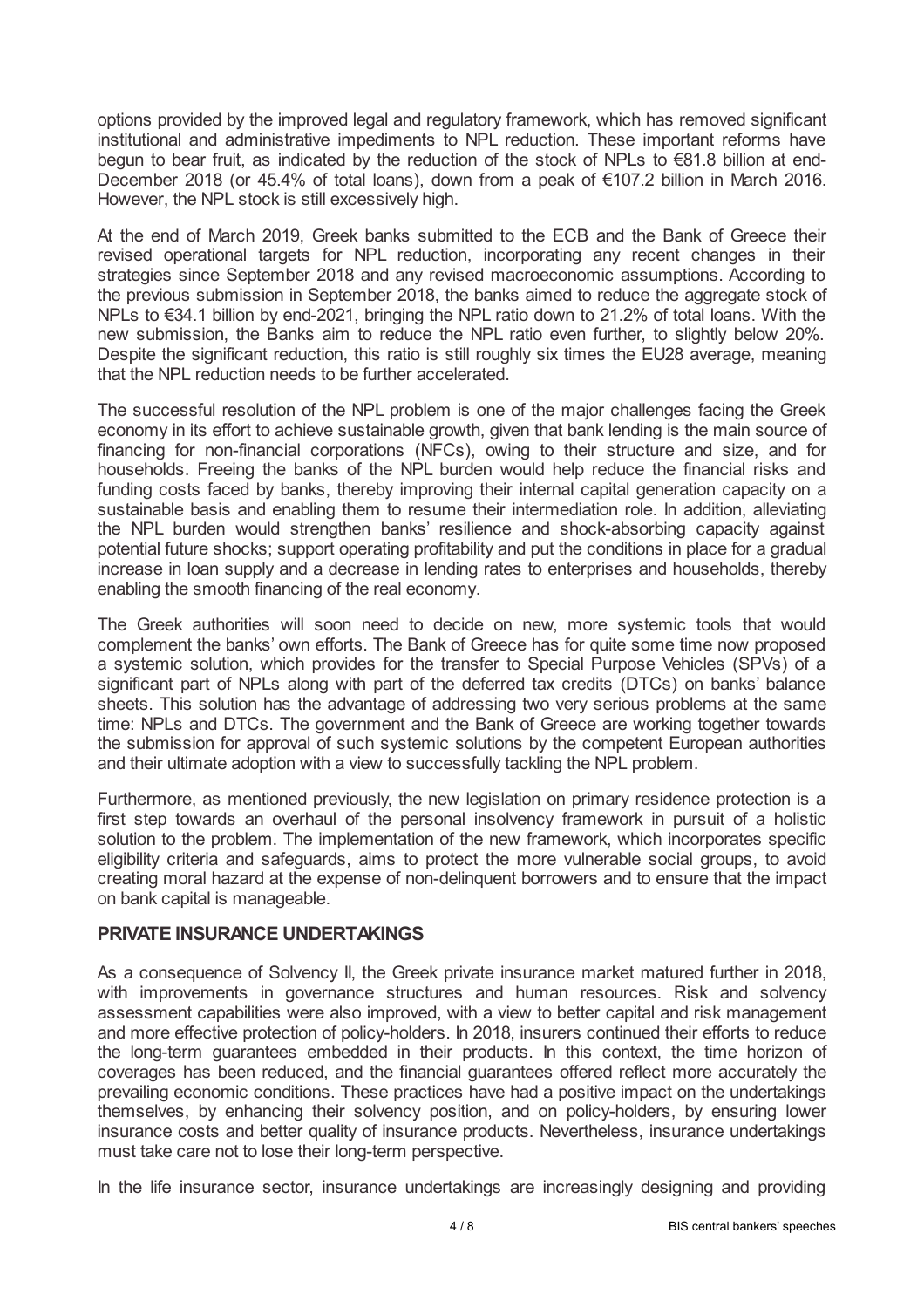insurance-based investment products. This business strategy supports the financial strength of insurance undertakings, while also enabling them to offer higher returns to policy-holders, although exposing them to higher investment risks. Against this background, it is of crucial importance that insurers provide accurate and relevant information to prospective customers, enabling them to understand the risks involved and avoid losses. In addition, with Law 4583/2018, Directive (EU) 2016/97 on Insurance Distribution was transposed into national legislation, and the Bank of Greece was entrusted with the supervision of insurance intermediaries and distributors.

The outlook for the domestic insurance market is promising. In particular, based on the recent proposal for an EU regulation on a Pan-European Personal Pension Product (PEPP), Greek insurance undertakings could assume a new role and offer personal pension products to customers seeking to supplement their pension entitlements. Likewise, insurance undertakings could be part of a broader scheme providing protection against natural disasters, climate change-related and environmental risks in general.

Moreover, insurance undertakings can take advantage of new technologies, such as big data analytics, artificial intelligence and machine learning, to improve risk assessment and pricing.

### **RISKS AND SOURCES OF UNCERTAINTY**

Despite the progress made so far, as shown by key economic aggregates, risks remain, both domestic and external.

On the **external front**, risks could arise from a possible further slowdown of global economic activity in 2019 amid increasing trade protectionism, geopolitical risks and vulnerabilities in emerging market economies. The slowdown of the European economy is also a significant source of concern, which together with heightened uncertainty over the outcome of the Brexit process, could negatively affect the growth of Greek exports and tourism.

Turning to the **domestic front**, the possible implementation of Council of State Plenum rulings that earlier pensions cuts and the abolition of pensioners' bonuses were unconstitutional, poses the greatest fiscal risk in the medium term. The associated additional expenditure would weigh negatively on the public debt sustainability analysis and would feed uncertainty about the fiscal policy and the financial sustainability of the pension system.

Other domestic risks include the potential implications of high taxation and the overall fiscal policy mix, as well as the backtracking on reforms or delays in their implementation. In addition, in the labour market, the increase in the minimum wage, legislated last January, though expected to bring about short-term gains by supporting disposable income and thereby private consumption, is expected in the medium term to hurt employment, mainly of youth, and competitiveness. In any event, any raise of the average wage must be consistent with labour productivity growth, so as to preserve the gains in competitiveness and employment achieved through a painstaking reform effort since 2010.

### **CHALLENGES FOR GROWTH**

Greece is confronted with a dual challenge: on the one hand, to achieve strong and sustainable growth rates and, on the other, to ensure high primary surpluses in order to meet its fiscal commitments, as defined in the Eurogroup decision of June 2018 and by the broader framework of European fiscal rules.

During the long period of adjustment, the Greek economy succeeded in correcting several macroeconomic imbalances. However, Greece continues to face vulnerabilities which can, to a large extent, be considered a legacy of the crisis, although the multiple and interrelated nature of these vulnerabilities reveals chronic weaknesses.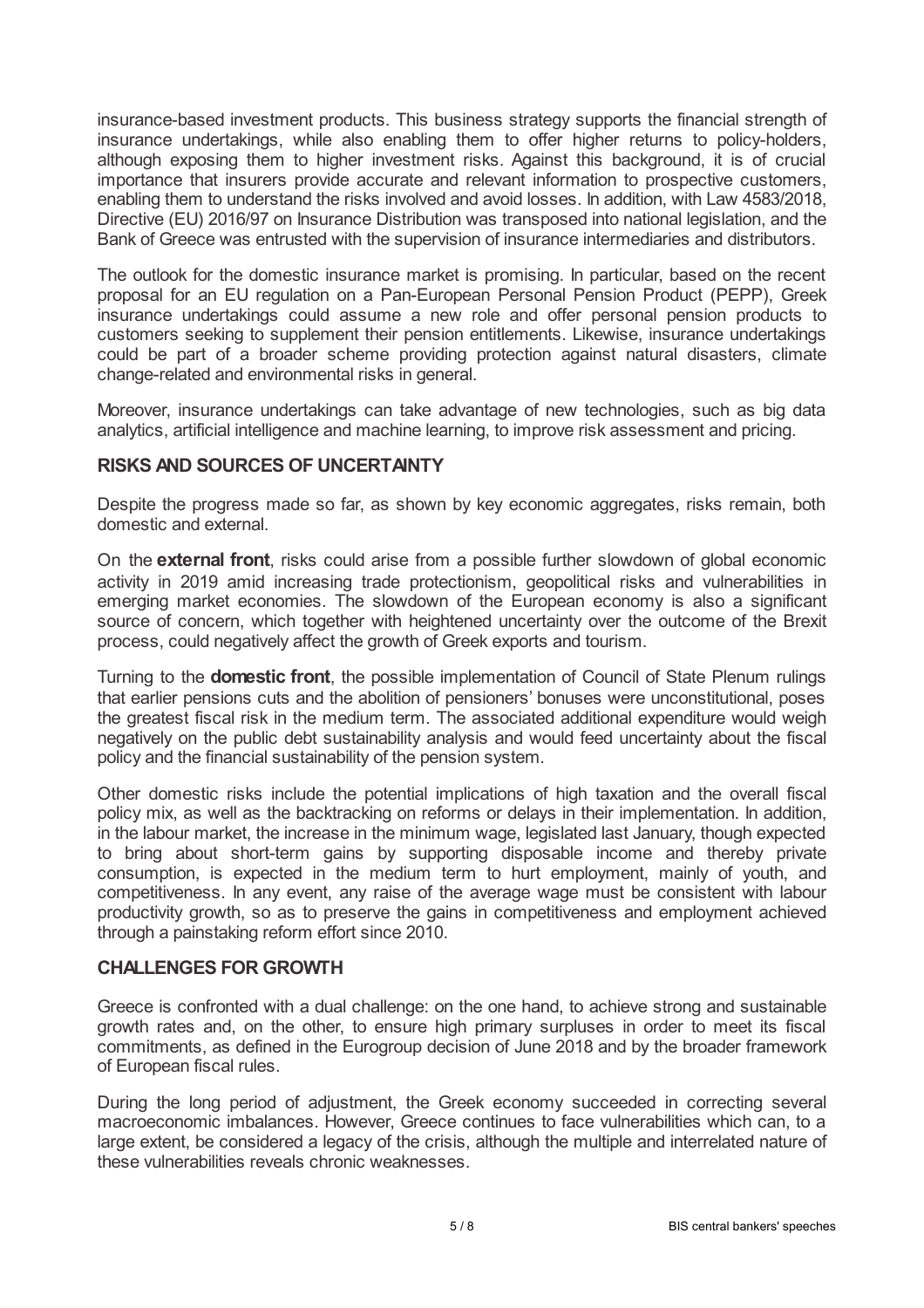In greater detail:

– **The permanent return of the Greek State to international financial markets on sustainable terms** is the greatest challenge ahead. The existence of a cash buffer, though useful, is only a temporary means for refinancing State borrowing requirements, and would prove rather ineffective in the event of future shocks in international markets. By no means, therefore, can the cash buffer substitute for a return to the markets at regular intervals and on sustainable terms.

– **The high public debt-to-GDP ratio** increases public and private sector borrowing costs and puts a drag on growth. Although Greece's debt sustainability improved markedly with the measures adopted by the Eurogroup since 2012 and up, most recently, to June 2018, debt reduction ultimately hinges upon both achieving the fiscal targets and remaining committed to the reform effort so as to ensure robust GDP growth.

– **The maintenance of large primary surpluses over an extended period of time** (3.5% of GDP annually until 2022 and 2.2% of GDP on average over the period 2023–2060), especially when accompanied by high taxation, weighs on growth and consequently on debt sustainability.

– **The high stock of non-performing loans (NPLs)** on banks' balance sheets hampers the financing of growth, as it ties up bank capital and financing resources in non-productive activities. The successful resolution of this problem is absolutely necessary in order to improve the quality of bank assets. This, in turn, would enhance the access of healthy entrepreneurship to bank credit.

– **The rate of unemployment remains not only high**, but the highest across the European Union. High unemployment, in particular youth and long-term unemployment, gives rise to inequalities that threaten social cohesion, devalues human capital, saps away any motivation for better education and work, and feeds the brain drain.

– **Lowstructural competitiveness**, with in fact a trend towards deteriorating.

– **The still negative rate of change in investment**, considering the need to replenish Greece's capital stock, especially in the wake of a protracted period of disinvestment. Moreover, continued underexecution of the Public Investment Programme holds back growth, as it reduces aggregate demand, leads to a deterioration of public infrastructure and increases businesses' operating costs.

– **Insufficient domestic savings**. The rise in nominal disposable income per capita, in particular in the lower income brackets, supported by employment growth especially among youth and workers with part-time and intermittent employment contracts, was chiefly channelled into consumption. Thus, the household saving rate has remained in negative territory.

– **Delays in the delivery of justice**. According to the Enforcing Contracts Indicator used in the World Bank's Doing Business report for 2019, compared to the OECD average, the time for trial and to enforce the judgment is three times longer in Greece, while the time for resolving insolvency is twice as long. Therefore, the rapid and fair settlement of legal disputes in a transparent and stable legal framework is crucial to strengthening the rule of law, thereby also improving investor confidence.

– **The quality of institutions and respect for independent authorities**. Countries with weak institutions lack in flexibility and adaptability, making potential economic disturbances more likely to occur and more difficult to address.

– **Adverse demographic developments**. Over the past decade, Greece's demographics have deteriorated dramatically, as evidenced by the decline and rapid ageing of the population and a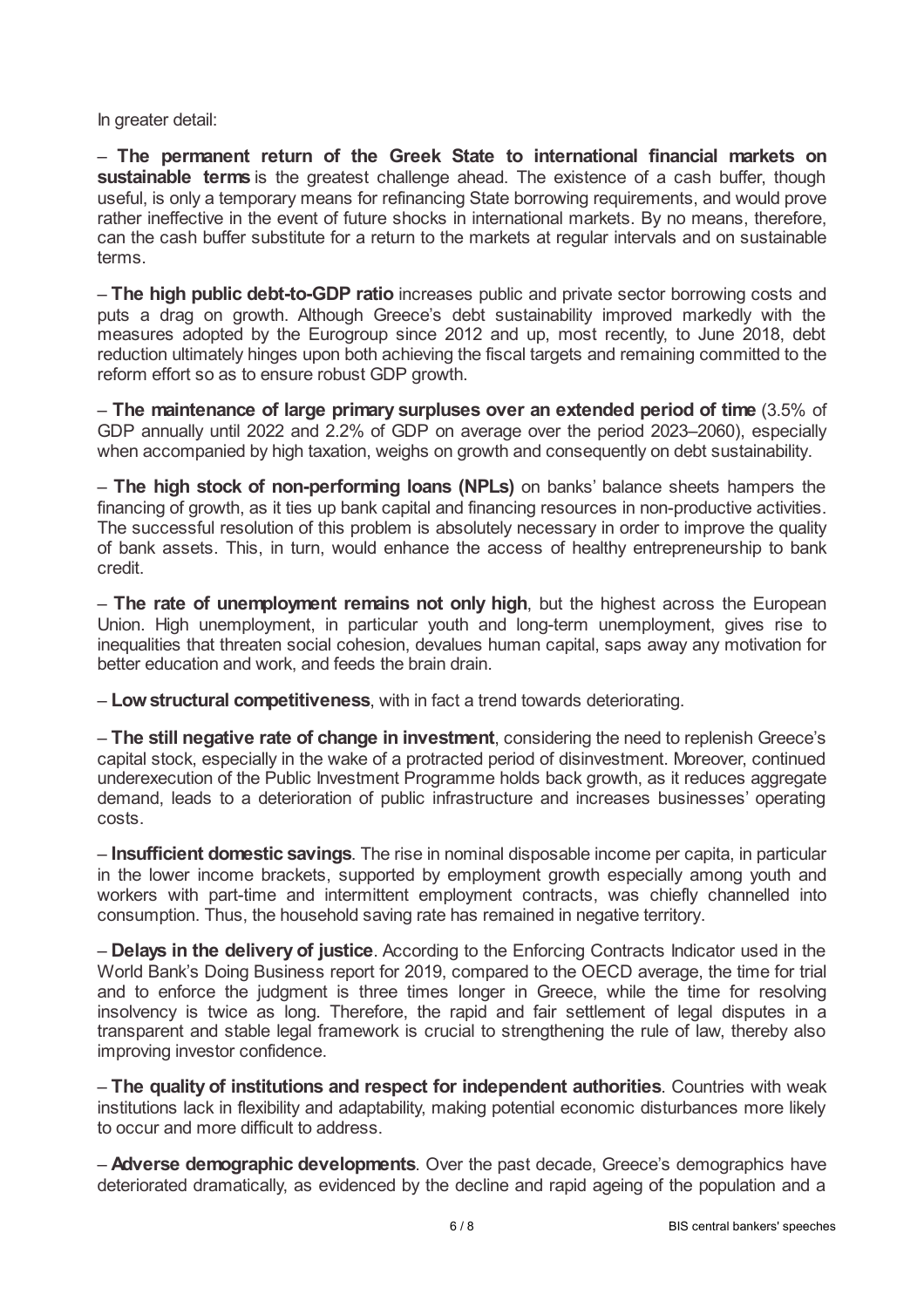very low fertility rate. This trend in demographic data was further exacerbated by the recent wave of migration of part of the population of reproductive age. The demographic crisis is one of the most serious challenges that Greece's society and economy will need to address in the immediate future, as the rapid contraction and ageing of the population adversely impacts potential output and the pace of economic growth in the medium-to-long term.

– **The slow digital transformation of the economy**. According to the Digital Economy and Society Index (DESI), Greece ranked second to last among the EU28 in 2018, meaning that the digital transformation of the Greek economy remains slow. As a result, Greece is still considered 'digitally immature'. Consequently, policy action must be taken to eliminate this technological lag and reduce digital illiteracy.

– **Climate Change and the challenge of sustainable development**. Redefining the concept of growth in a sustainability context and embracing the principles of a circular economy will be crucial to our future. According to the World Economic Forum's Global Risks Report for 2019, three of the top five risks for the world economy are environmental and all three relate to climate change.

## **PREREQUISITES FOR SUSTAINABLE GROWTH**

Addressing the above challenges effectively will require, as a minimum, the following set of policy actions:

First, a **continuation and completion of structural reforms**, so as to safeguard the achievements made so far, reinforce the credibility of economic policy and further improve Greece's credit standing, paving the way to a **permanent return to international financial markets on sustainable terms**. In this context, top priority must be given to reforms that enhance public administration efficiency, legal certainty, especially in land use, and the faster delivery of justice.

Second, **reducing the high stock of non-performing loans**, so as to free up funds for viable businesses, facilitate the restructuring of the business sector and strengthen healthy competition. Meanwhile, the legal framework reforms currently under way should improve payment morale.

Third, **a change to the fiscal policymix** geared towards lowering the excessively high tax rates, further rationalising public expenditure and enhancing the Public Investment Programme. Ideally, this change should be combined with more realistic primary surplus targets, considering that, with public debt close to 170% of GDP, one additional percentage point increase in GDP contributes 1.7 times more towards reducing the public debt ratio than does one percentage point of primary surplus.

Fourth, **greater focus on attracting foreign direct investment of high value added**, which would accelerate technology integration, strengthen Greece's export performance, utilise inactive human resources, thereby increasing total factor productivity. This presupposes a continuation of privatisations, along with an encouragement of public-private partnerships and a removal of disincentives to investors.

Fifth, **strengthening the "knowledge triangle"** (education, research, innovation). As shown by the latest global trends, in modern efforts to reconcile the functioning of a market economy, i.e. capitalism, with democracy, investing in knowledge and the access opportunities to knowledge for all are a crucial catalyst both for economic growth and for social justice. The Greek education system, despite producing a pool of highly-qualified individuals, fails to equip them with the skills required in today's digital world. The new technologies can generate employment opportunities, provided that labour can rapidly adjust to a human-centred working environment, in which